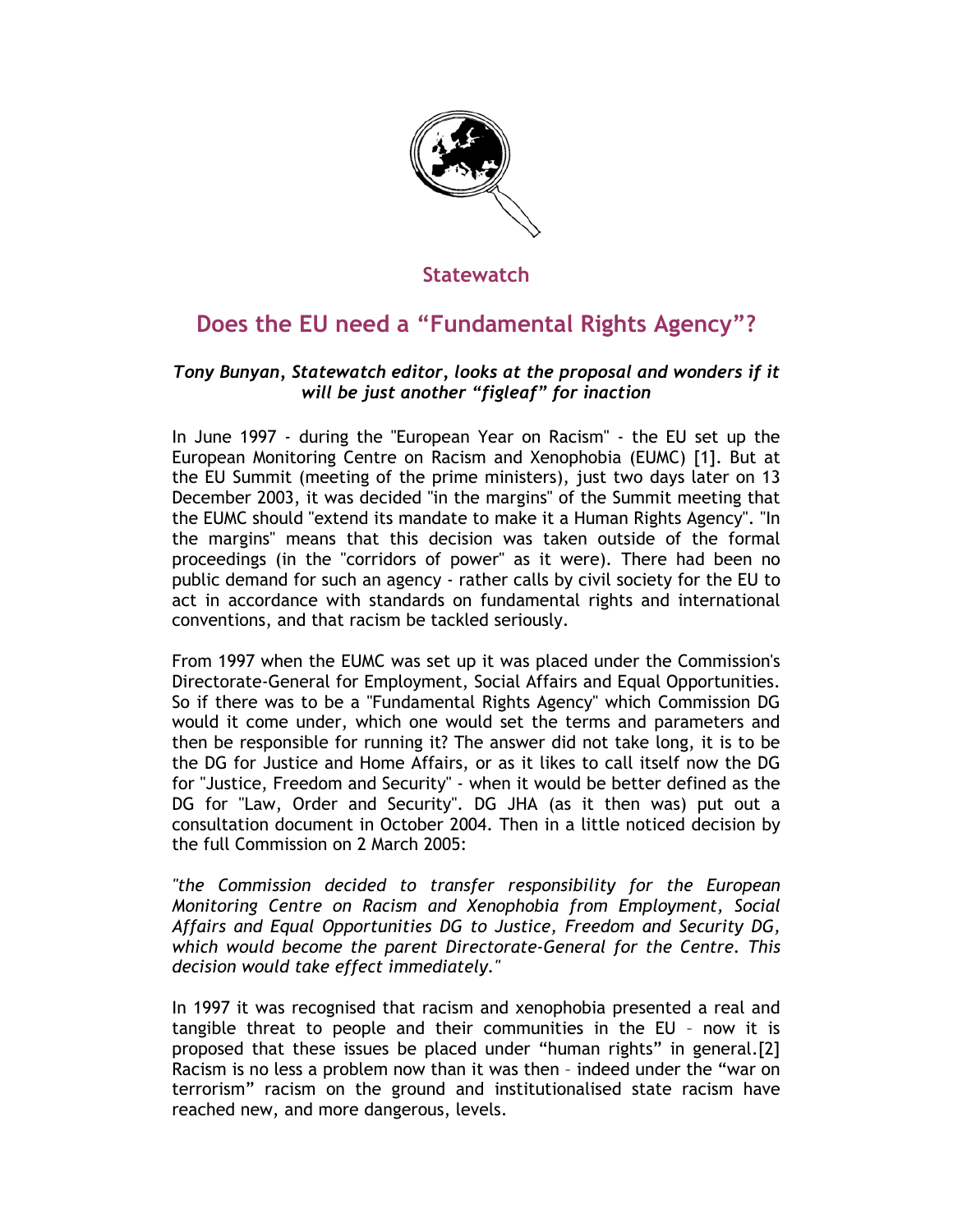#### **The consultation document**

The Commission's consultation document (October 2004 - COM 693) proposes the setting up of a EU "Fundamental Rights Agency" to replace EUMC. It sets out the general context as Art 6.1. of the TEU, Charter of Fundamental Rights and the ECHR. As a "given" it says the "Agency" will monitor rights "by area" (issue) and "not prepare reports by country" as it would be "strictly" limited to areas of Community competence. The Commission's attitude to the Network of Independent Experts, set up in 2002, is ambiguous asking whether having both structures adds "value". Given the excellent work of this Network it is amazing that the Commission does not envisage a precise role for them. Moreover, as the Secretary-General of the Council of Europe, Terry Davis, said in an interview that: "I cannot understand what it [FRA] is going to do" and that there was a real danger of proliferation.

The Commission is uncertain whether the Agency should involve itself in the Community's remit regarding member states under Article 7 (TEU) where action is needed against a member state for a "serious breach" of fundamental rights - the Commission's own proposal for the enforcement of Article 7 says that because all EU governments adhere to the Union's "core values" (which seem to be shifting inexorably to the right in the name of the "war on terrorism") then it cannot ever imagine taking action against a member state.

On the Agency's "geographic scope" the Commission is adamant that it should not cover non-EU countries/issues:

*"The Commission considered itself to have complete sources of information and advice on the matter and did not consider it convenient to create an implementation agency for the development of projects with regard to third countries"* 

But fundamental rights are surely indivisible, the principles (and monitoring of) should be the same whether inside and outside the EU. And surely there is a responsibility for the effect of EU's policies that are propagated and financed under the "Neighbourhood Policy" (the ring of countries that border the EU)?

The Commission says that the Agency's role should be "data collection and analysis and the drafting of opinions" and ensure that they are "objective and reliable".

Crucial of course is where power and control lies. The Agency must be "independent" but have a:

*"lightweight structure in terms of staff and budget"* 

and as to management: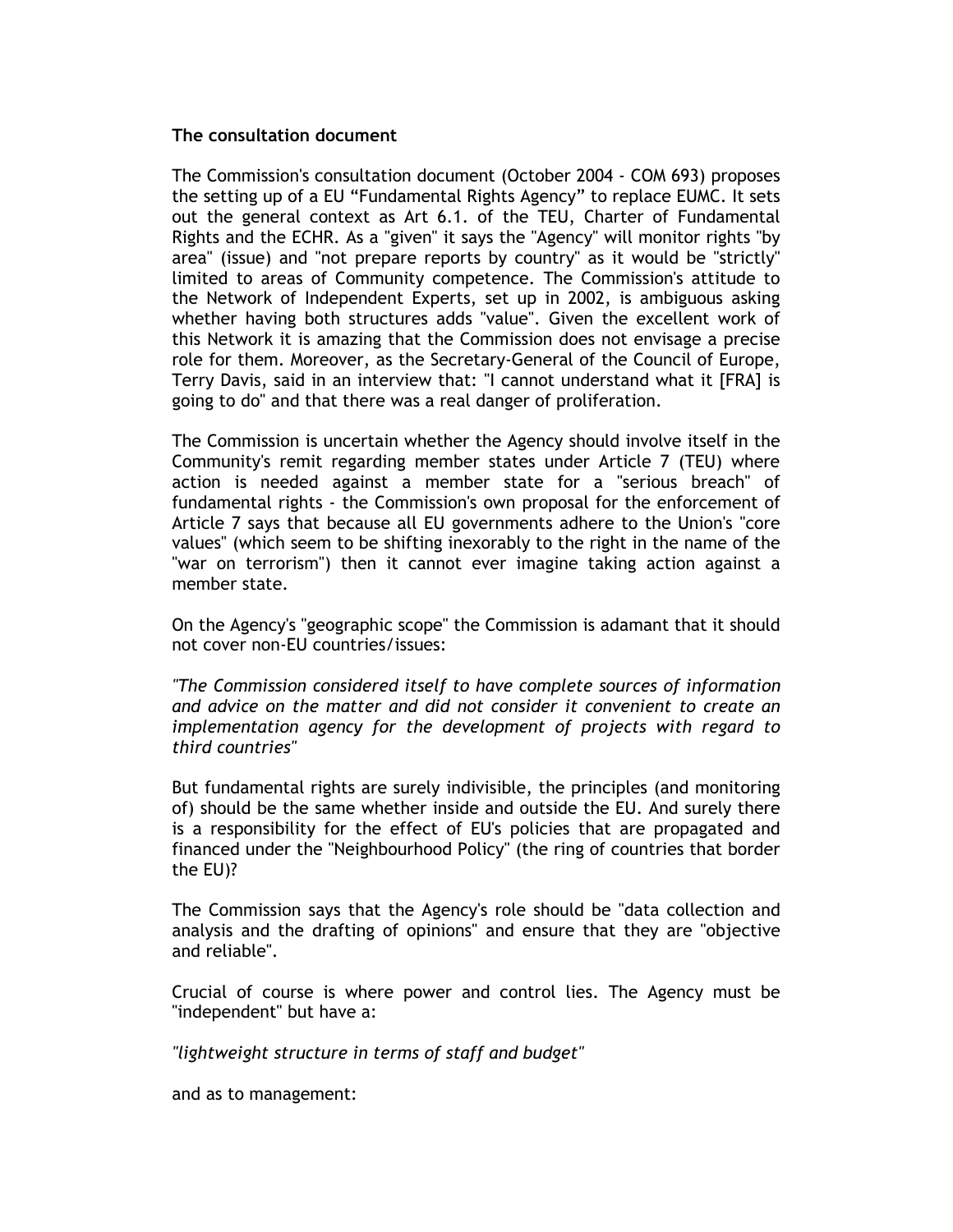*"A measure of the importance attributed to the Agency would be if representatives appointed by the Commission, the European Parliament, the Member States and the Council of Europe were to participate in its management bodies"* 

Which begs the question of how "independent" could it ever be?

## **The "Paris Principles" and national Commissions**

All EU member states are signed up to the European Convention of Human Rights and most have adopted national Human Rights Acts. However, it is remarkable how few have followed up by creating a national Human Rights Commission - according to an annex in the Commission document, out of 25 EU member states only five have been set up - in Denmark, France, Greece, Ireland and Northern Ireland (a Scottish Human Rights Commission and a UK Commission for Equality and Human Rights are being proposed).

The "Paris Principles" (UN General Assembly, December 1993) set out standards for national human rights bodies which should be based on "independence and pluralism" and that the composition should be comprised of NGOs and people from civil society, universities and other experts, and parliaments. They expressly state that government representatives (both national and EU in the context of this proposal) should "participate in the deliberations only in an advisory capacity" - not on the management bodies as the Commission proposes.

Another critical factor establishing "independence" under the "Paris Principles" is "in particular, adequate funding". Of the five existing Human Rights Commissions in the EU most do not receive "adequate funding" and the Commission's notion of a "lightweight structure in terms of staff and budget" is utterly contrary to establishing an "independent" body.

If human rights are to be taken seriously in the EU what is required is not an "Agency" but a package of measures and a change of direction in the political culture.

Specifically the package might include:

1] A Directive on the creation of national Human Rights Commissions in every member state abiding by the "Paris Principles";

2] powerful national "Ombudsman's";

3] meaningful non-judicial complaints authorities covering abuses by state agencies (like the police, immigration and security services);

4] data protection supervisory bodies with the power to order institutions to enforce changes in practices and initiate new legislation and,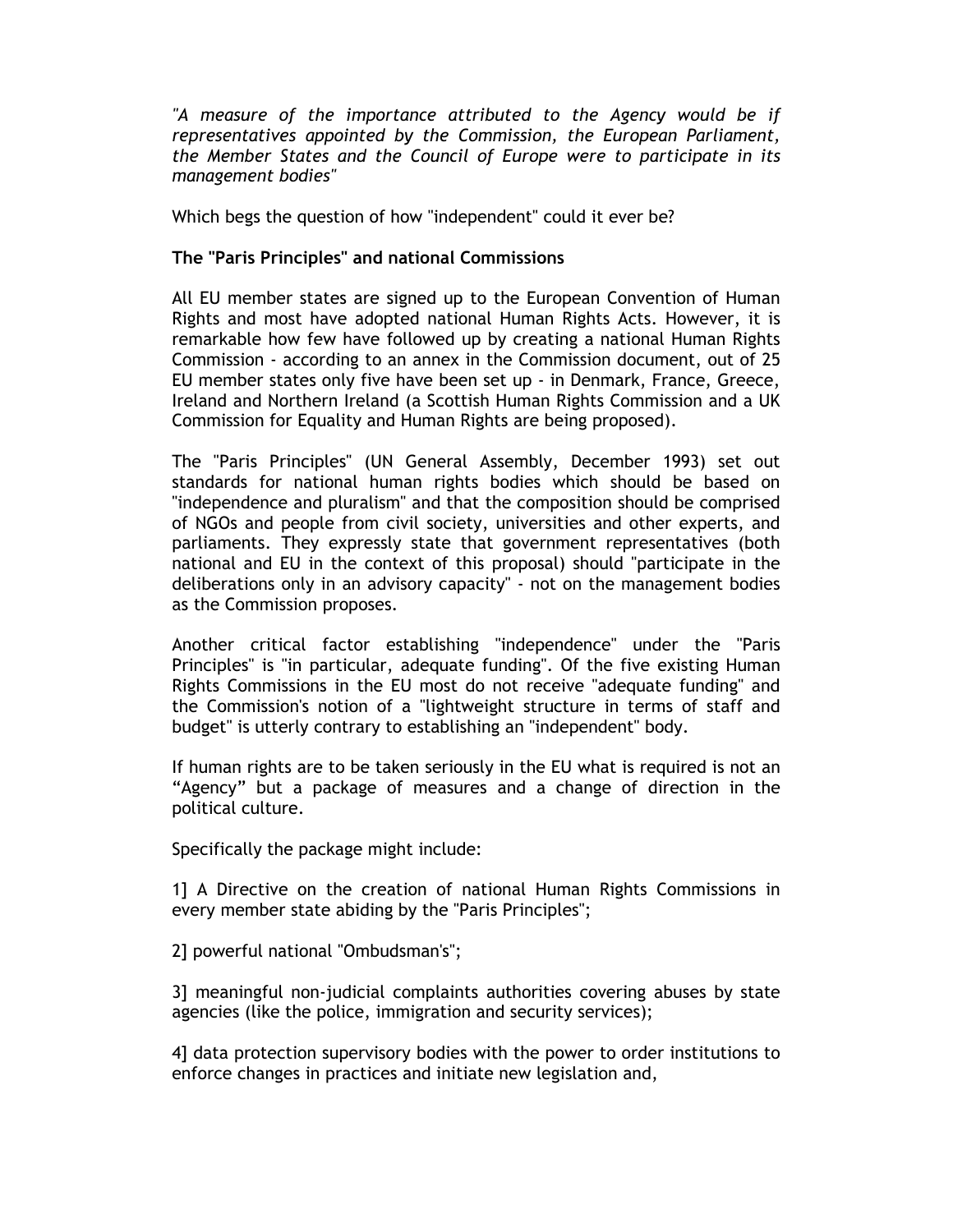5] obligatory parliamentary post-legislative scrutiny of implementation (the practice).

This package, of course, leaves aside the problem of making EU institutions accountable for their human rights record. The need to do this is clear but the record of the Council and Commission in creating external supervisory bodies which have real "teeth" and power to hold them to account is very poor. This is perhaps an issue where the European Parliament could take the lead in putting forward a proposal.

What makes a culture of human rights work is the depth of the "democratic culture". Thus the best protection for human rights is a healthy, diverse, argumentative and pluralistic civil society – for this is the best way to guard against the misuse and abuse of state power and the best guarantee of the restoration and maintenance of human rights.

Instead we are heading for monoculturalism in place of multiculturalism, security being put before rights and liberties at every turn, and the marginalisation of civil society on the ground who are poorly funded outside of Brussels – this is especially so as they try to monitor and resist the swathe of attacks on fundamental rights and the rule of law in the name of the "war on terrorism".

## **Human rights depend on two factors**

If the EU seriously wanted to enforce "human rights" it would not be actively "aiding and abetting" the USA in the "war on terrorism" through the creation of an EU-US "axis" on policing, judicial cooperation, border controls and wholesale surveillance measures. It would not be pursuing policies on immigration and asylum which seek to exclude and deport (by force if necessary) refugees and asylum-seekers - and justifying the measures with racist rhetoric. It would not be placing the people of the EU under surveillance (through biometric documents, data retention of telecommunications, and monitoring travel). And it would not be giving in to just about every demand from the law enforcement and security service agencies.

In the end peoples' rights and the accountability of the state, its agencies and officials depend on laws and how they are put into practice at national and EU levels and whether these practices are consistent with human rights - not on a Commission funded agency.

If the EU really cared about fundamental rights it would change the direction of its policies and practices. It seems a cynical move to create a new agency to deal with the symptoms when many of the causes are rooted in the policies that have emerged on justice and home affairs which place security and the "war on terrorism" above the rights, liberties and privacy of the individual at every opportunity.

Note [1]: EUMC, not to be confused with "EUMC" - the European Union Military Committee.